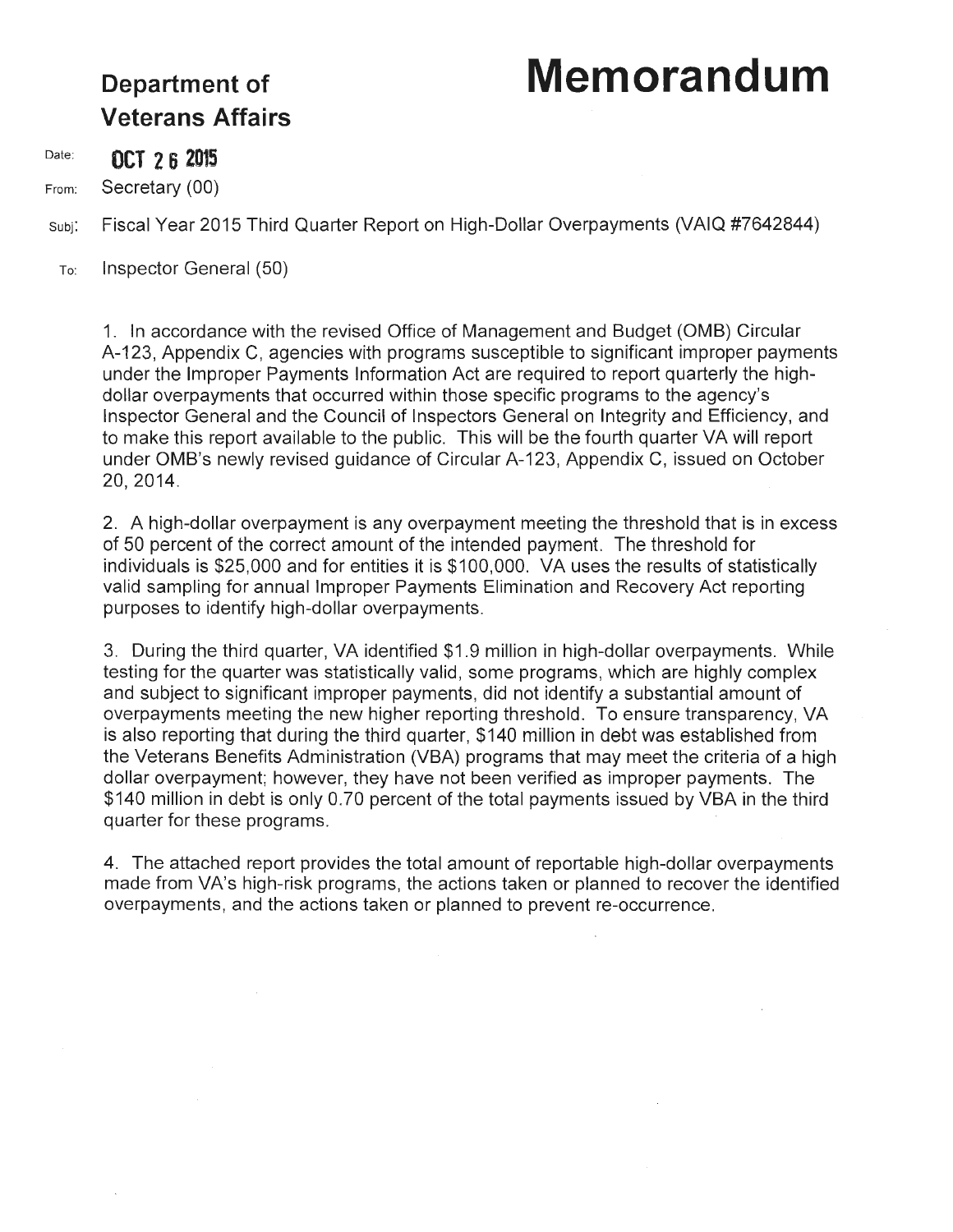Page 2.

Subj: Fiscal Year 2015 Third Quarter Report on High-Dollar Overpayments (VAIQ #7642844)

5. If you have any questions, please have a member of your staff contact Ms. Laurie Park, Deputy Assistant Secretary for Finance, at (202) 461-6180.

Hunter Wenney

Robert A. McDonald

cc: Council of Inspectors General on Integrity and Efficiency

Attachment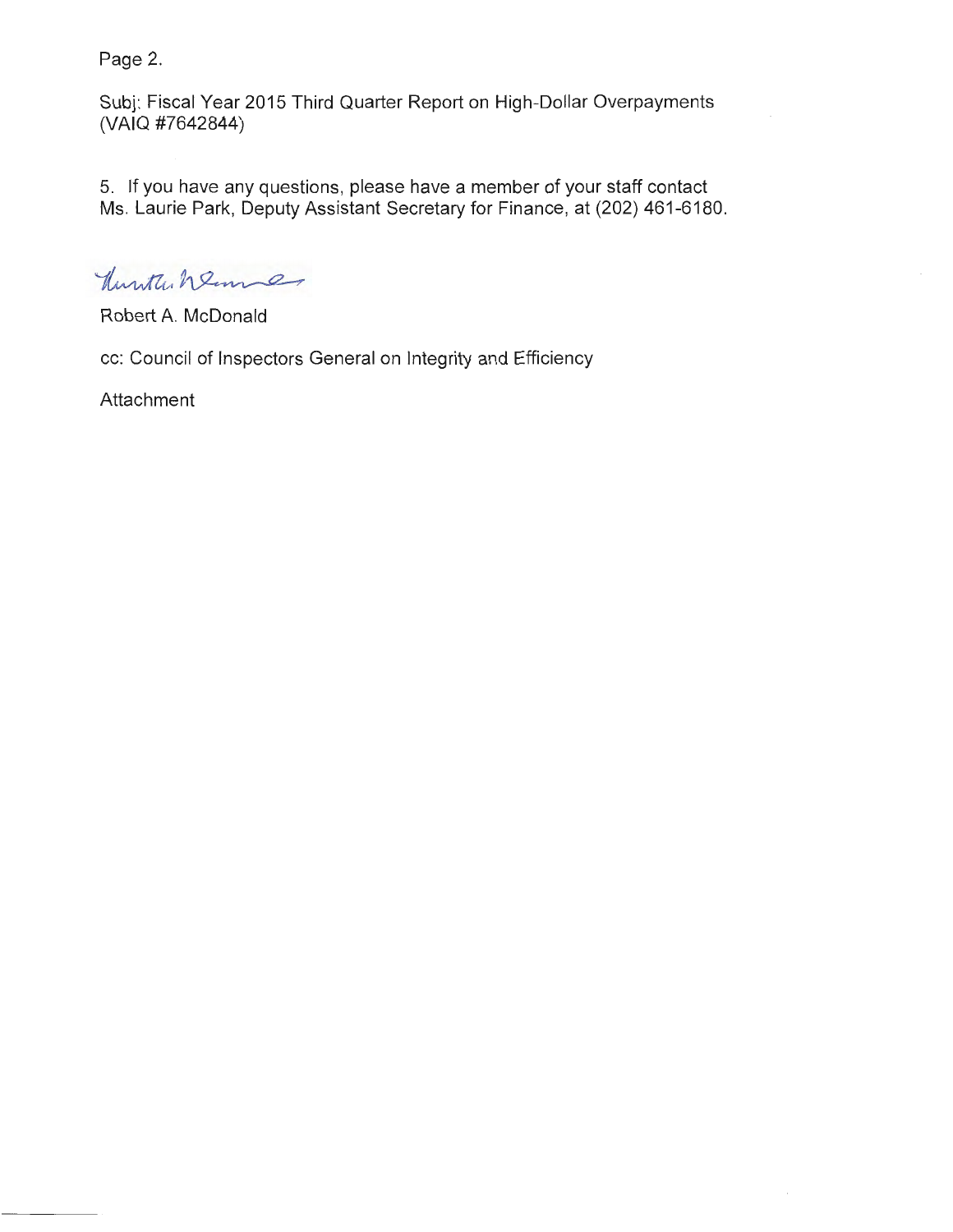### **Executive Order 13520 - Reducing Improper Payments Department of Veterans Affairs (VA) Fiscal Year (FY) 2015 Third Quarter High-Dollar Overpayments Report**

#### **Total High-Dollar Overpayments Identified in Quarter: \$1,943,270**

To ensure transparency, VA is also reporting that during the third quarter, \$140 million in debt was established from VBA programs that may meet the criteria of a high dollar overpayment; however they have not been verified as improper payments. The \$140 million in debt is only 0.70 percent of the total payments issued by VBA in the third quarter for these programs. As reported in the Office of the Inspector General's (OIG) "Audit of VA's Implementation of Executive Order 13520 "Reducing Improper Payments", dated August 12, 2011, VA must consider debts established below the threshold because these debts may stem from payments that are over 50 percent of the intended payment amount. However, these debts cannot be reported as high-dollar overpayments for this reporting period because they have not been verified as improper payments.

#### **Actions/Plans to Recover Overpayments:**

VA will provide a Notice of Indebtedness to the debtor informing them of VA's intent to recover the debt, remedies, and the consequences of failure to cooperate with collection efforts. VA will aggressively pursue the collection of delinquent debts through all means necessary, including but not limited to internal offset from current or future benefit payments, installment agreements, or the use of the Treasury Offset Program.

#### **Overall Actions/Plans to Prevent Re-occurrence of Improper Payments:**

VA is working to prevent re-occurrence of improper payments in its high-risk programs by implementing corrective action plans (CAP) published in the FY 2014 Performance and Accountably Report. Key overall actions to prevent future overpayments, as well as milestones from the published CAPs are provided below:

Veterans Health Administration (VHA):

- $\circ$  VHA's Chief Business Office will increase awareness of eligibility and claims issues identified by internal audits by tracking and correcting claims, and providing training to staff where and when errors are identified.
- o In December 2014, VA's Financial Services Center implemented the Invoice Payment Processing System, which includes enhanced duplicate payment detection capabilities along with the ability to import electronic invoices in one standard format. These technological advances are designed to reduce all types of payment errors, including duplicate payments. In addition, field level corrective actions are taking place where the improper payment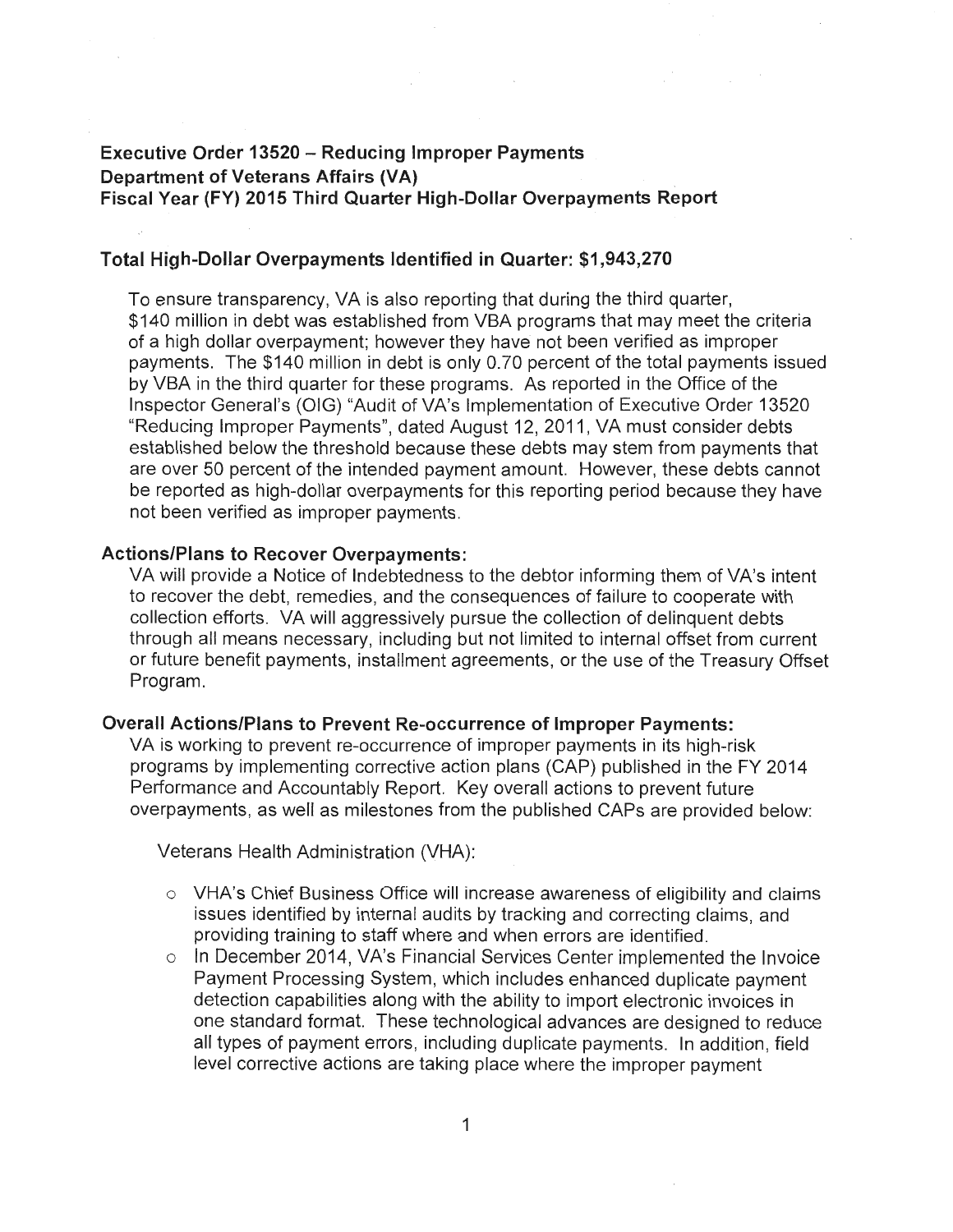occurred to include ongoing training to staff and development of a spreadsheet to identify duplicate invoice numbers.

- o VHA's Field Assistance Program will further develop the national Non-VA Care training program, which includes guidance and training through The Bulletin (a publication for the Non-VA Medical Care community), monthly calls, as well as developing curriculum on claims processing, and focused trainings targeting identified areas of concern such as determining correct payment authority and correct payment amount.
- o In November 2014, VHA's Geriatrics and Extended Care Office released a tool-kit and checklist for completing the authorization template that will include accurate rate information, which will reduce payment errors made in the incorrect amount, prevent the wrong schedule being used, and improve the claim approval process. It also prompts the review of contracts to ensure they are current.
- o VHA will conduct eligibility data matches, improve electronic processing systems to reduce manual errors, and develop and implement a tracking plan that will monitor the status of overpayments.
- $\circ$  In May 2015, a legislative proposal was submitted for congressional consideration that would allow VA initiated Veteran care agreements to authorize required non-VA medical services.

Veterans Benefits Administration (VBA):

- $\circ$  In 2014, VBA identified ways to streamline processes for drill pay, timely process dependency claims, and provide standards to increase the number of dependency claims completed through the Rules Based Processing System (RBPS). Dependency claims processing has been greatly impacted by the use of contractors and temporary Veteran Service Representatives' (VSR) use of RBPS, as this system accepts more of a variety of dependency claims, and the accepted automated claims has greatly increased from 3 percent in FY 2013 to 22 percent in FY 2014. This allows claims to be timely processed in an expedited manner. Beginning in August 2014, VA hired and trained 318 temporary VSRs at seven Regional Offices, to process drill pay adjustments and assist in the reduction of backlog.
- o VBA continues to implement improvements to increase the skill certification pass rate which will reduce rework, improve quality, and contribute towards our goal of completing claims within 125 days.
- o In October 2013, VBA analyzed errors discovered during Systematic Technical Accuracy Reviews (STAR) for trends that may have contributed to verification errors. The quality assurance staff reviewed and disseminated findings to the Pension Management Centers (PMC), enabling claim-specific training to remedy errors. While these two programs are used to identify opportunities for training on improper payment deficiencies, the STAR error trends may not have provided the necessary detail captured in the FY 2014 IPERA payment testing. VBA will provide the details of the FY 2015 payment errors to the PMCs to identify additional training requirements.